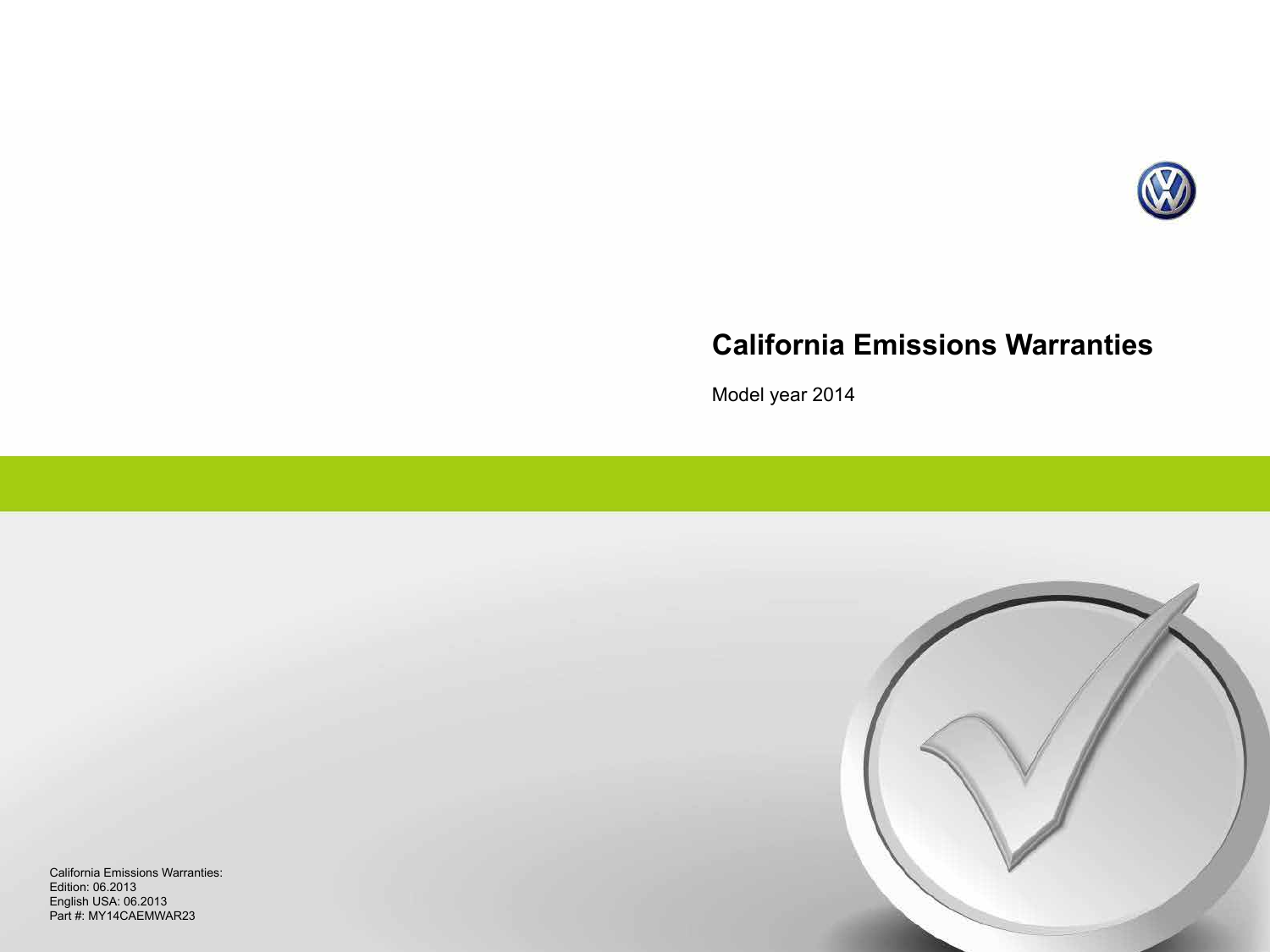# Table of contents

### **[Warranty](#page-2-0)**

### **[California Emissions](#page-3-0)  [Warranties](#page-3-0)**

[Your warranty rights and obligations . . . . . . . 3](#page-3-0)

### **[California Emissions Control](#page-4-0)  [System Defect Warranties](#page-4-0)**

| For 7 years / 70,000 Miles Covering Certain |
|---------------------------------------------|
| Emission System Parts 5                     |

| California Emissions Performance                                       |  |
|------------------------------------------------------------------------|--|
| Performance Warranty Claim Approval 6                                  |  |
| Additional Information About Your California<br>Emissions Warranties 7 |  |

### **[Consumer Protection](#page-8-0)  [Information](#page-8-0)**

BBB AUTO LINE Dispute Resolution . . . . . . . 8 [State-Specific Warranty Enforcement Laws](#page-9-0) . . 9 NOTICE TO CALIFORNIA PURCHASERS. . . 9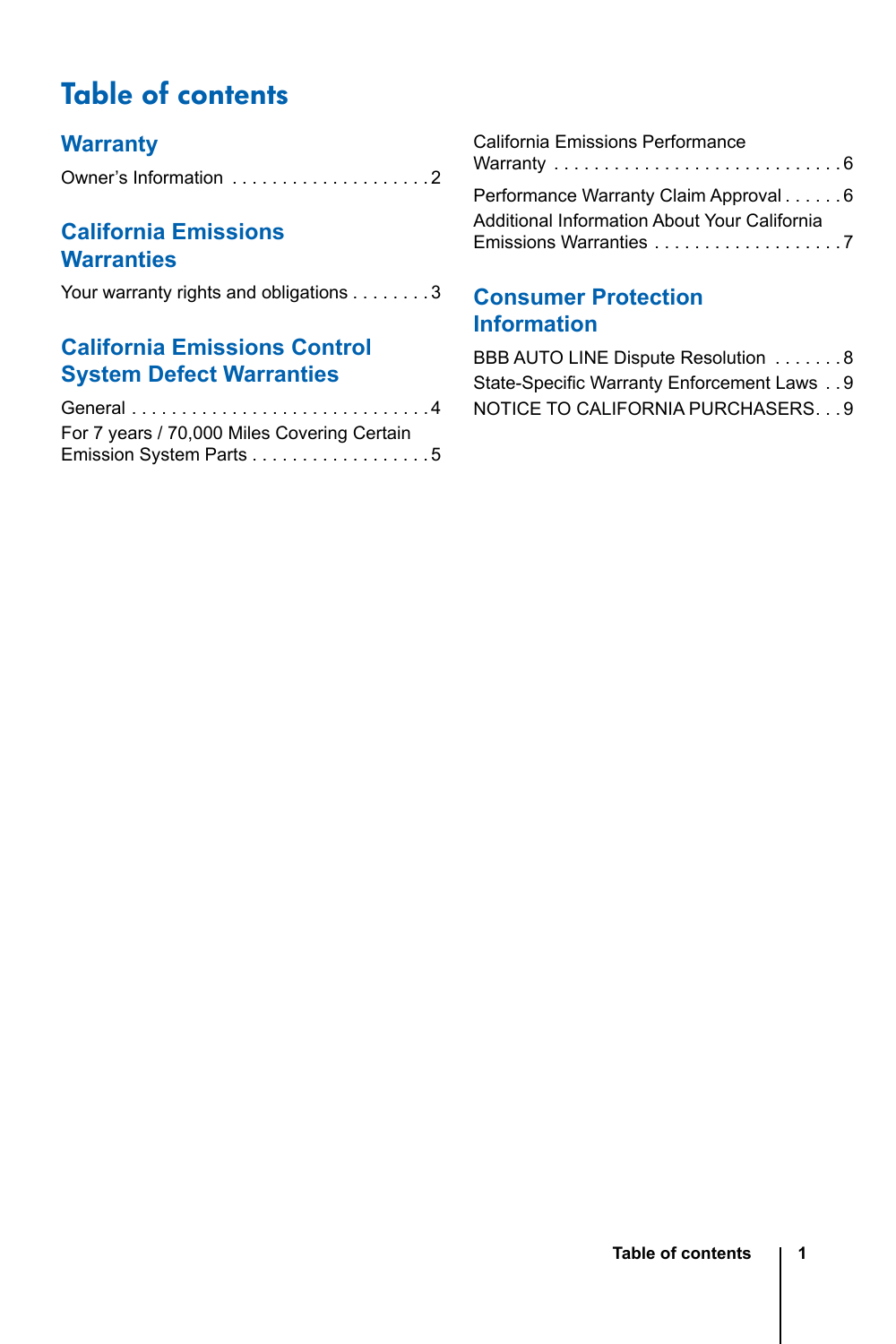# <span id="page-2-0"></span>**Warranty**

## Owner's Information

#### **Dear Owner,**

This supplement contains the limited California emissions warranties applicable to your 2014 Volkswagen model. Please read these limited warranties carefully to determine your warranty rights and obligations.

Your 2014 Volkswagen model is covered by emissions control system limited warranties mandated by federal law. If you are a resident and have purchased a California-mandated emissions equipped vehicle, you may also have rights under California mandated emissions warranties in the following states:

- $\bullet$  California
- Connecticut
- Delaware
- $\bullet$  Maine
- Maryland
- New Jersey
- Oregon
- Rhode Island
- **Vermont**
- Washington (state)
- Washington, D.C.
- Commonwealth of Massachusetts
- Commonwealth of Pennsylvania

Please consult these warranties whenever a repair to your emission control system is required to determine whether it is covered by warranty. Your satisfaction in understanding the limited warranties that apply to your Volkswagen model is important to us. Any questions concerning warranty coverage should be directed to us using your preferred method of communication:

#### **E-mail us:**

Visit our website **http://www.vw.com**

Simply click on "Contact us"

**Call us:**

Tel.: **1 (800) 822-8987**

**Write to us:**

**Volkswagen Group of America, Inc. Customer CARE 3800 Hamlin Road Auburn Hills, MI 48326**

The state of New York has adopted emissions warranty requirements identical to California mandated emissions warranties ONLY for vehicles equipped to meet California's Partial Zero Emission Vehicle or Advanced Technology Partial Zero Emission Vehicle (PZEV or ATPZEV) requirements, as identified on the Vehicle Emission Control Information Label located under the hood. Therefore, the owner of a Volkswagen model equipped to meet California's PZEV or ATPZEV emissions requirements and imported and distributed by Volkswagen for sale and registration in New York may have warranty rights under both Federal and State mandated emissions warranties.

If you have a concern or you are not satisfied with the service that you receive from your dealer, we suggest that you discuss it with the Service Manager at your dealership. If it is not resolved through your dealership, you may call or write to the Volkswagen Customer CARE Center.

In the event that your authorized Volkswagen dealer or Volkswagen Customer CARE Representative has been unable to address the concern to your satisfaction, you may take advantage of BBB AUTO LINE, a program administered through the Council of Better Business Bureaus. The BBB AUTO LINE program offers both mediation and arbitration services for the resolution of disputes arising while a vehicle is under warranty.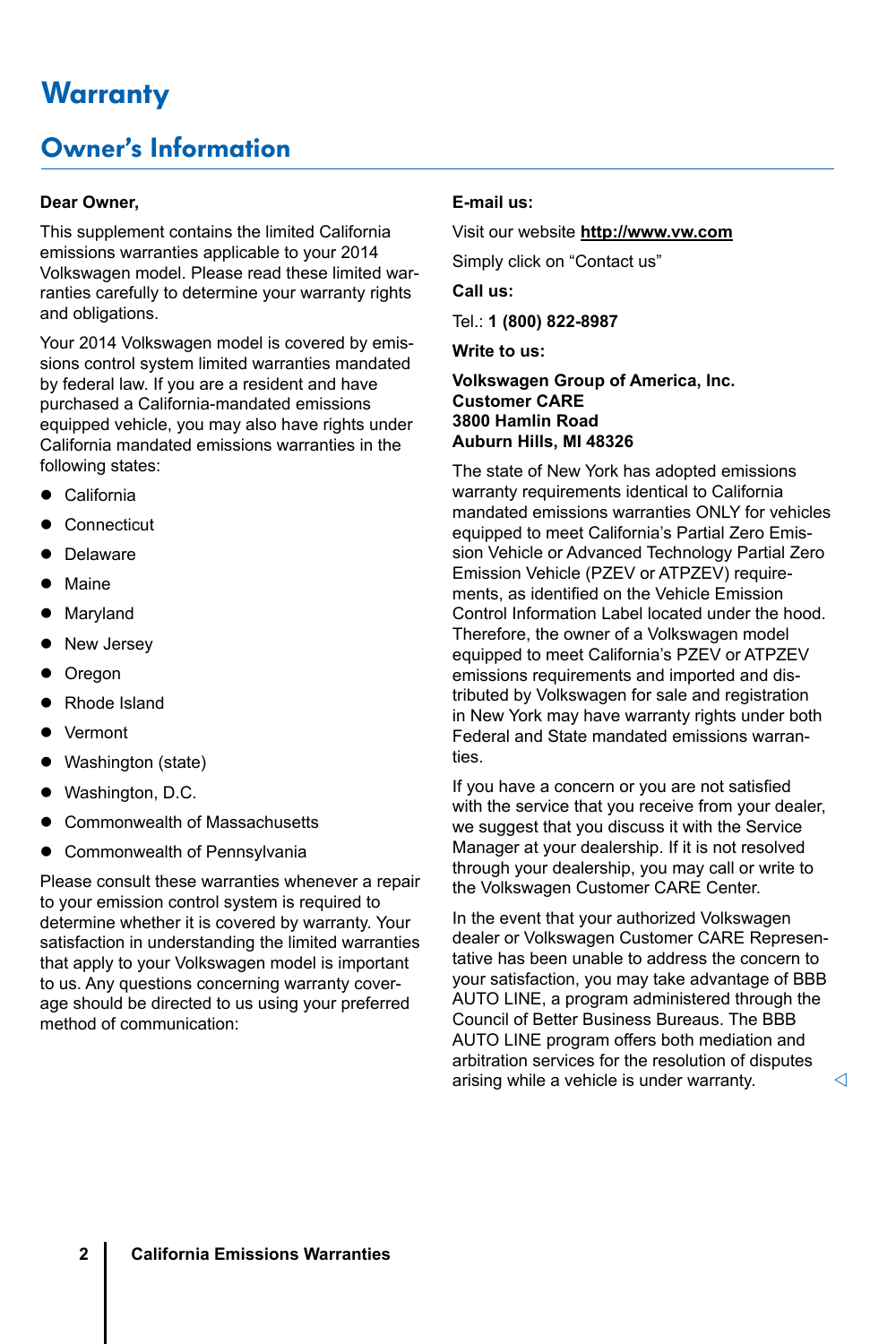# <span id="page-3-0"></span>California Emissions Warranties

### Your warranty rights and obligations

#### **California law requires us to provide you with the following Emissions Warranty Statement:**

The California Air Resources Board is pleased to explain the emission control system warranty on your **model year 2014** vehicle. In California, new motor vehicles must be designed, built and equipped to meet the State's stringent anti-smog standards. Volkswagen must warrant the emission control system on your vehicle for the periods of time listed below provided there has been no abuse, neglect or improper maintenance of your vehicle.

Your emission control system may include parts including but not limited to the carburetor or fuelinjection system, the ignition system, catalytic converter, and engine computer. Also included may be hoses, belts, connectors and other emissionrelated assemblies.

Where a warrantable condition exits, Volkswagen will repair your vehicle at no cost to you including diagnosis, parts and labor.

#### **Manufacturer's warranty coverage:**

#### **For 3 years or 50,000 miles, whichever occurs first.**

If your vehicle fails a Smog Check inspection, all necessary repairs and adjustments will be made by Volkswagen to ensure that your vehicle passes the inspection. This is your Emission Control System PERFORMANCE WARRANTY.

If any emission-related part on your vehicle is defective, the part will be repaired or replaced by Volkswagen. This is your short-term Emission Control System DEFECTS WARRANTY.

#### **For 7 years or 70,000 miles, whichever occurs first.**

If an emission-related part listed in this warranty booklet specially noted with coverage for 7 years or 70,000 miles is defective, the part will be repaired or replaced by Volkswagen. This is your long-term Emission Control System DEFECTS WARRANTY.

#### **For 15 years or 150,000 miles, whichever occurs first.**

Some Volkswagen models may be specially equipped to meet California **Partial Zero Emis-** **sion Vehicle** or Advanced Technology Partial Zero Emissions Vehicle (PZEV or ATPZEV) requirements, as identified on the Vehicle Emission Control Information Label or located under the hood. For these vehicles, if your Volkswagen model fails a Smog Check inspection, OR if any emission-related part is found to be defective, the part will be repaired or replaced by Volkswagen for 15 years or 150,000 miles, whichever occurs first, from the time of delivery of the vehicle to the original retail purchaser or original lessee. This represents your Emission Control System PERFORMANCE WAR-RANTY and DEFECTS WARRANTY.

For High-Voltage batteries in Hybrid models equipped to meet ATPZEV requirements, this warranty term is 10 years or 150,000 miles, whichever occurs first.

#### **Owner's warranty responsibilities:**

As the vehicle owner, you are responsible for the performance of the required maintenance listed in your Owner's Maintenance booklet. Volkswagen recommends that you retain all receipts covering maintenance on your vehicle, but Volkswagen cannot deny warranty solely for the lack of receipts or for your failure to ensure the performance of all scheduled maintenance.

You are responsible for presenting your vehicle to a Volkswagen dealer as soon as a problem exists. The warranty repairs should be completed in a reasonable amount of time, not to exceed 30 days.

As the vehicle owner, you should also be aware that Volkswagen may deny you warranty coverage if your vehicle or a part has failed due to abuse, neglect, improper maintenance or unapproved modifications.

If you have any questions regarding your warranty rights and responsibilities, you should contact:

**Volkswagen Group of America, Inc. Customer CARE 3800 Hamlin Road Auburn Hills, MI 48326** Tel.: **1 (800) 822-8987**

or the

**California Air Resources Board P.O. Box 8001 El Monte, CA 91734-2302**

◁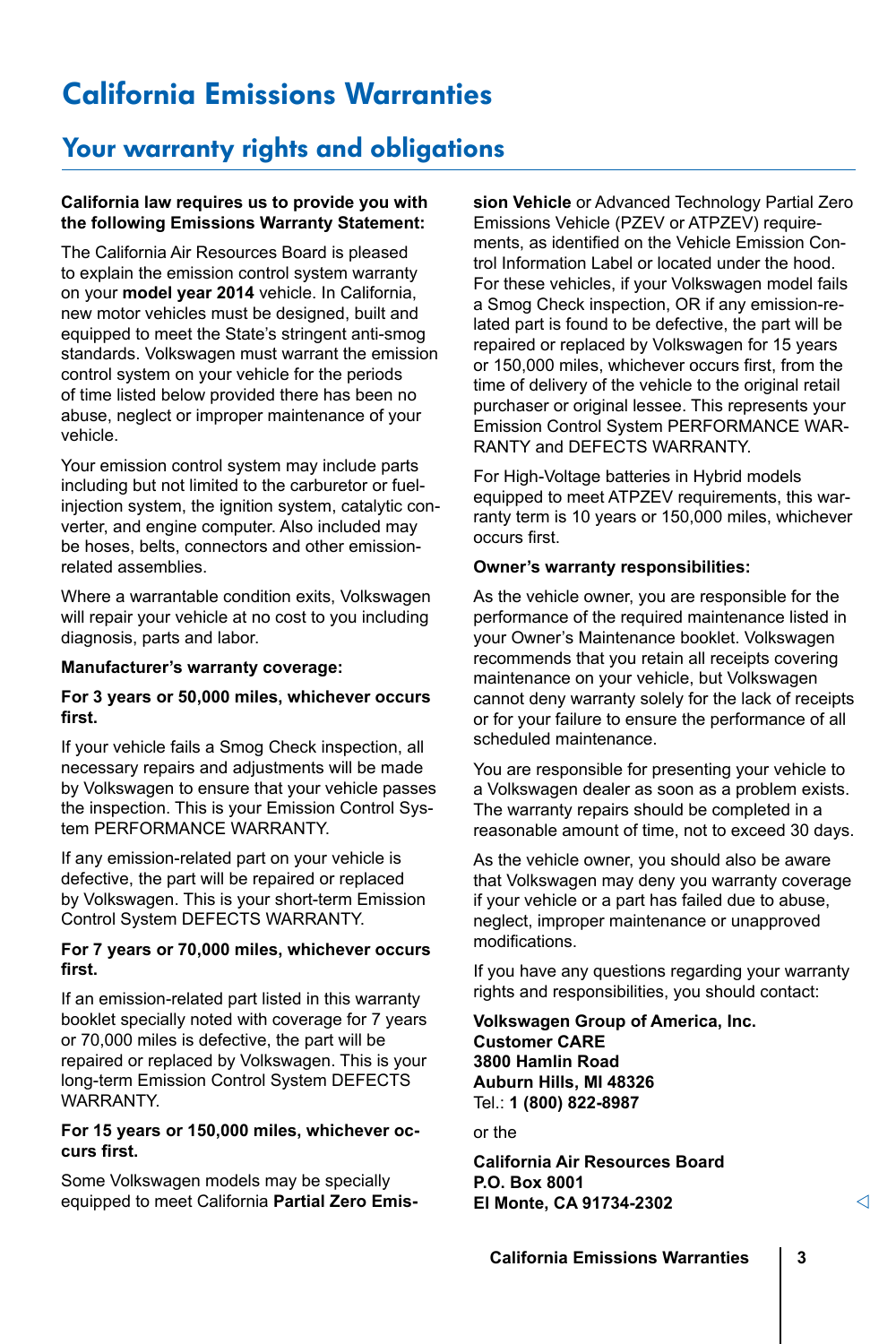# <span id="page-4-0"></span>California Emissions Control System Defect Warranties

### **General**

#### **For 3 years / 50,000 miles.**

Volkswagen of America, Inc., an operating unit of Volkswagen Group of America, Inc. (Volkswagen), warrants to the original retail purchaser or original lessee and any subsequent purchaser or lessee that every **model year 2014** Volkswagen vehicle imported by Volkswagen and certified for sale and registered in California:

 $\bullet$  was designed, built and equipped so as to conform with all applicable requirements of the California Air Resources Board ("CARB") and

 $\bullet$  is free from defects in material and workmanship which cause the vehicle to fail to conform with CARB requirements, including any defect which would cause the vehicle's on-board malfunction indicator to illuminate, for 3 years or 50,000 miles, whichever occurs first.

A warranted part is any part installed on a motor vehicle or motor vehicle engine by the vehicle or engine manufacturer, or installed in a warranty repair, which affects any regulated emission from a motor vehicle or engine which is subject to California emission standards.

The obligation of Volkswagen under this warranty is limited, however, to the following: If within this period a defect in material or workmanship causes the vehicle to fail to conform with California regulations and the vehicle is brought to the workshop of any authorized Volkswagen dealer in the United States, including its territories, the dealer will make repairs as may be required by these regulations free of charge.

These coverages may also be included in the Volkswagen 3 years / 36,000 miles New Vehicle Limited Warranty.

⊲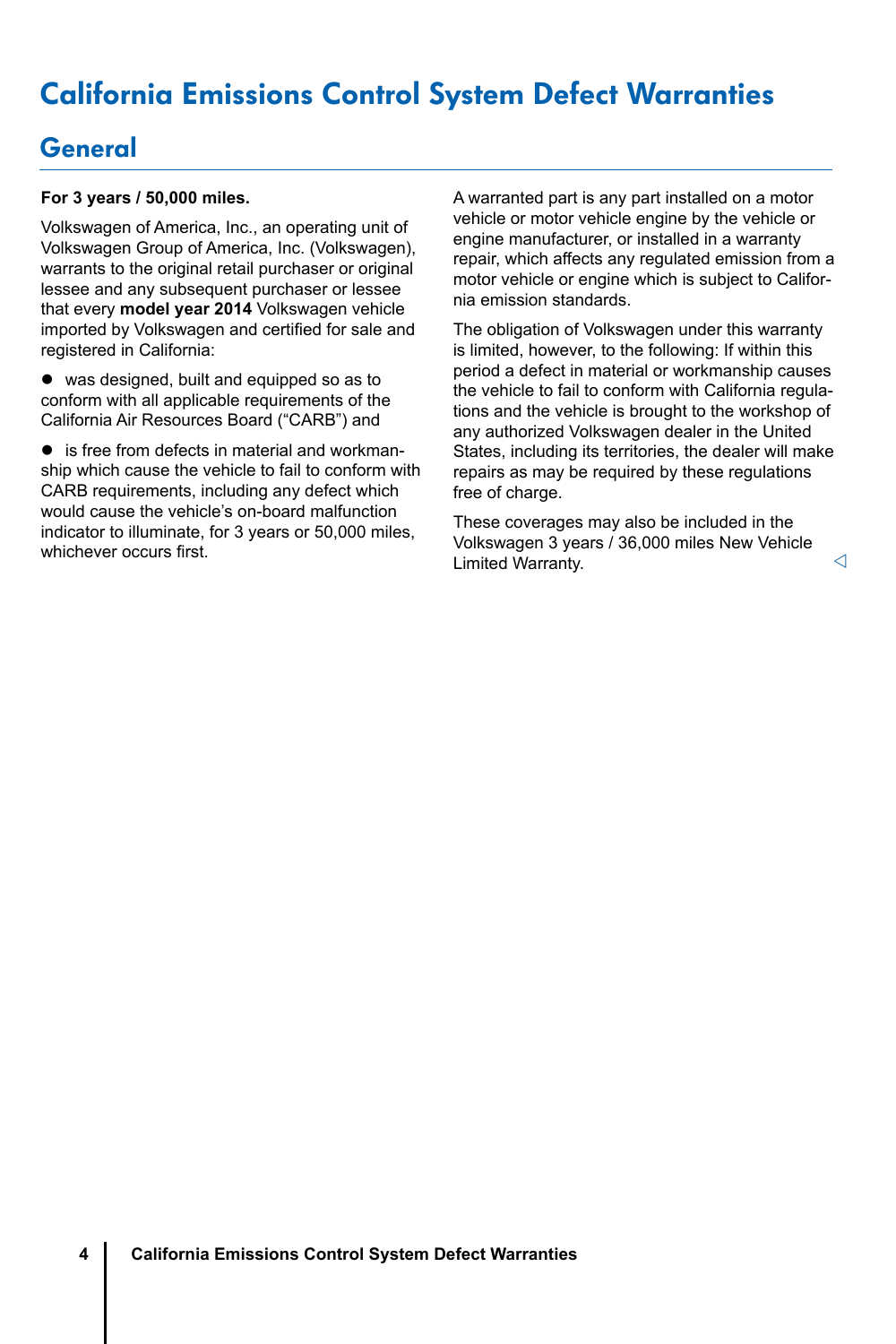# <span id="page-5-0"></span>For 7 years / 70,000 Miles Covering Certain Emission System Parts

The following emissions control system parts are covered for 7 years or 70,000 miles, whichever occurs first:

|                                                                       | 2.0 <sub>L</sub><br><b>MPI</b> | 2.0 <sub>L</sub><br><b>TFSI</b> | Passat<br>2.0 <sub>L</sub><br>TDI | Jetta<br><b>Models</b><br>and Beetle<br>Models 2.0L<br>TDI | 3.0 <sub>L</sub><br><b>TDI</b> | 3.0 <sub>L</sub><br><b>Hybrid</b> | 3.6L |
|-----------------------------------------------------------------------|--------------------------------|---------------------------------|-----------------------------------|------------------------------------------------------------|--------------------------------|-----------------------------------|------|
| <b>AdBlue Active Tank and Dosing Pump</b><br><b>Module</b>            |                                |                                 | x                                 |                                                            | x                              |                                   |      |
| <b>Battery Energy Control Module</b>                                  |                                |                                 |                                   |                                                            |                                | X                                 |      |
| <b>Camshaft adjuster (Intake and Exhaust)</b>                         |                                | x                               |                                   |                                                            |                                | x                                 | x    |
| Camshaft adjuster control housing                                     |                                |                                 |                                   |                                                            |                                |                                   | x    |
| Catalytic converter (All including Diesel<br>particulate filter )(*)  | x                              | x                               | x                                 | x                                                          | x                              | x                                 | X    |
| <b>Charge Air Cooler</b>                                              |                                |                                 | X                                 | X                                                          |                                | x                                 |      |
| <b>EGR Cooler (Main and additional)</b>                               |                                |                                 | x                                 | X                                                          | x                              |                                   |      |
| <b>EGR Valve and Throttle Control</b>                                 |                                |                                 | x                                 | X                                                          | x                              |                                   |      |
| <b>Electric Transmission Oil Pump (includ-</b><br>ing Control Module) |                                |                                 |                                   |                                                            |                                | x                                 |      |
| <b>Engine Electronic Control Module (*)</b>                           | X                              | x                               | X                                 | X                                                          | X                              | x                                 | X    |
| <b>Exhaust manifold</b>                                               | x                              | x                               | x                                 | X                                                          | x                              | x                                 | x    |
| <b>Fuel Distribution Rail</b>                                         |                                |                                 |                                   |                                                            | X                              | X                                 |      |
| <b>Fuel High Pressure Pump</b>                                        |                                |                                 | x                                 | X                                                          | x                              |                                   |      |
| <b>Fuel Injectors</b>                                                 |                                |                                 |                                   |                                                            |                                | x                                 |      |
| <b>Fuel Tank</b>                                                      | x                              | x                               | x                                 | x                                                          | x                              | x                                 | X    |
| <b>High-Voltage Battery</b>                                           |                                |                                 |                                   |                                                            |                                | x                                 |      |
| <b>High-Voltage Cables</b>                                            |                                |                                 |                                   |                                                            |                                | X                                 |      |
| <b>Hybrid Electric Motor</b>                                          |                                |                                 |                                   |                                                            |                                | x                                 |      |
| <b>Hybrid Electric Motor Clutch</b>                                   |                                |                                 |                                   |                                                            |                                | x                                 |      |
| <b>Hybrid Electric Motor Clutch Actuator</b>                          |                                |                                 |                                   |                                                            |                                | x                                 |      |
| Intake manifold                                                       | X                              |                                 | X                                 |                                                            | x                              |                                   | X    |
| MIL (Malfunction Indicator Lamp) (*)                                  | X                              | x                               | x                                 | X                                                          | X                              | X                                 | X    |
| Power Electronics (inverter and converter)                            |                                |                                 |                                   |                                                            |                                | x                                 |      |
| Supercharger                                                          |                                |                                 |                                   |                                                            |                                | x                                 |      |
| <b>Throttle Part and Idle Control Valve</b>                           |                                |                                 |                                   |                                                            |                                | X                                 |      |
| <b>Transmission control module</b>                                    |                                | x                               | x                                 | x                                                          | x                              | x                                 | X    |
| Turbo charger assembly (including<br><b>Boost Control)</b>            |                                | x                               | x                                 | X                                                          | x                              |                                   |      |

\* Also covered by the Federal Emissions Warranty for 8 years or 80,000 miles, whichever occurs first.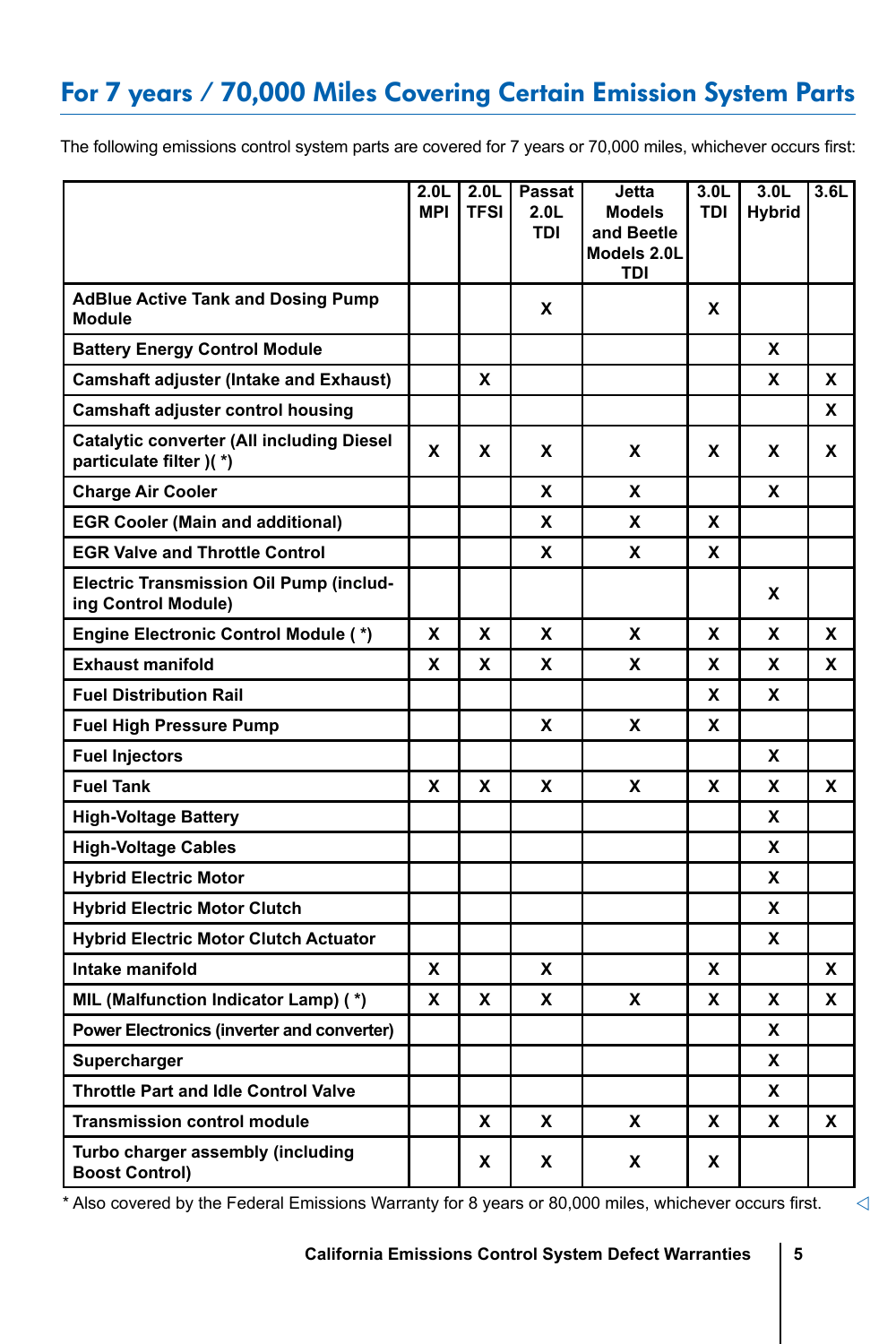# <span id="page-6-0"></span>California Emissions Performance Warranty

California maintains a mandatory Smog Check inspection (a State Inspection and Maintenance program), requiring motor vehicles to be tested at regular intervals. If your vehicle fails to pass a Smog Check inspection performed by a Licensed Smog Check inspection station pursuant to the California Smog Check inspection program within 3 years or 50,000 miles, whichever occurs first, any authorized Volkswagen dealer in the United States, including its territories, will perform free of charge any repairs necessary for the vehicle to pass the smog test.

After the 3 year / 50,000 miles performance warranty has expired, a Smog Check inspection failure due to a defect in a part which is warranted for 7 years / 70,000 miles, whichever occurs first, is covered. These repairs include diagnosis, parts, and labor.

**For 15 years or 150,000 miles, whichever occurs first.**

Some Volkswagen models may be specially equipped to meet California **Partial Zero Emission Vehicle** or Advanced Technology Partial Zero Emissions Vehicle (PZEV or ATPZEV) requirements, as identified on the Vehicle Emission Control Information Label located under the hood. For these vehicles, if your Volkswagen model fails a Smog Check inspection, OR if any emission-related part is found to be defective, the part will be repaired or replaced by Volkswagen for 15 years or 150,000 miles, whichever occurs first, from the time of delivery of the vehicle to the original retail purchaser or original lessee. This represents your Emission Control System PERFORMANCE WAR-RANTY and DEFECTS WARRANTY.

For High-Voltage batteries in Hybrid models equipped to meet ATPZEV requirements, this warranty term is 10 years or 150,000 miles, whichever occurs first. ◁

## Performance Warranty Claim Approval

You may raise a claim under this warranty immediately after your vehicle has failed an I/M test or inspection if, as a result of that failure, you are required by law to repair the vehicle to avoid imposition of a penalty or cancellation of your right to use the vehicle. You need not actually suffer the loss or lose the right to use your vehicle or pay for the repair before presenting your claim.

Claims may be presented only by bringing your vehicle to any authorized Volkswagen dealer in the United States, including its territories. The dealer will honor or deny your claim within a reasonable time, not to exceed thirty (30) days, from the time at which your vehicle is presented for repair or within any time period specified by local, state or Federal law, whichever is shorter, except when a delay is caused by events not attributable to Volkswagen or the dealer. If the dealer denies your claim, you will be notified in writing of the reasons for rejecting the claim. If you do not receive notice of denial of your claim within the above time period, Volkswagen is required by law to honor the claim.

Under certain circumstances, your claim may be denied because you have failed to comply with instructions for scheduled maintenance contained in the Maintenance section of this booklet. In determining whether you have complied with the

instructions for scheduled maintenance and proper use, Volkswagen may require you to furnish proof of compliance only with those maintenance instructions which Volkswagen has reason to believe were not performed and which could be the cause of the I/M test or inspection failure.

Volkswagen may deny an emission performance warranty claim on the basis that a replacement part not certified by the EPA was used in the maintenance or repair of the vehicle if Volkswagen can prove that the non-certified part is either defective in materials or workmanship, or not equivalent from an emission standpoint to the original part. and you are not able to offer information that the part is either not defective or equivalent to the original part with respect to its emission performance.

Volkswagen will not deny a claim relating to

• Warranty work or pre-delivery service performed by an authorized Volkswagen dealer, or

• Work performed in an emergency to rectify an unsafe condition attributable to Volkswagen, provided you have taken steps in a timely manner to put the vehicle back into a conforming condition, or

• The use of an uncertified part or to noncompliance with the instructions for proper maintenance and use, which is not related to the Inspection and Maintenance test or inspection failure.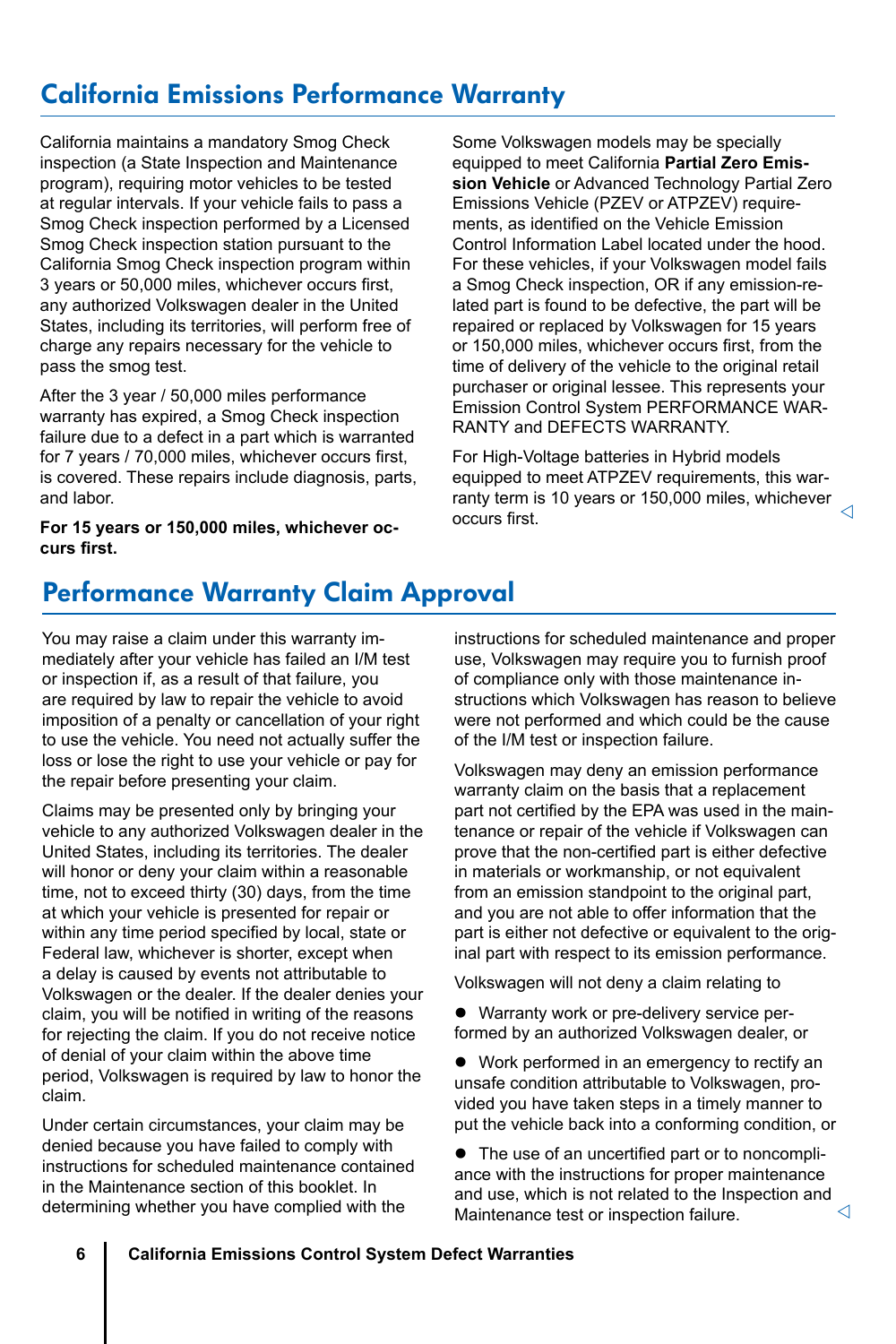# <span id="page-7-0"></span>Additional Information About Your California Emissions Warranties

### Warranty period

#### **Warranty period**

The warranty period begins on the date the vehicle is delivered to the original retail purchaser or original lessee, and any subsequent purchaser or lessee or, if the vehicle is first placed in service as a demonstrator or company demonstrator or company car prior to delivery, on the date it is first placed in service.

#### **Proper maintenance and use**

Instructions for proper maintenance are contained in the maintenance section of this booklet. Time and mileage intervals, at which maintenance is to be performed, may vary from model to model.

Volkswagen recommends you keep a record of scheduled maintenance by having your maintenance booklet validated at the approximate time or mileage intervals by the authorized Volkswagen dealer or other service facility that performed the maintenance. If you perform the maintenance yourself, keep all documentation as proof you have performed the maintenance at the approximate time or mileage intervals recommended, that you have used proper parts, and that you were able to perform the maintenance properly.

Failure to maintain your vehicle according to the instructions for proper maintenance may cause the vehicle to exceed applicable emissions standards and could result in denial of warranty coverage. However, Volkswagen will not deny a warranty claim solely on the basis of your failure to maintain the vehicle according to the instructions or failure to keep a record of maintenance.

Instructions for proper use of the vehicle are contained in your Volkswagen Owner's Manual.

#### **Use of Genuine Volkswagen Parts**

Volkswagen recommends that Genuine Volkswagen parts be used as replacement parts for the maintenance, repair or replacement of emission control systems. Use of replacement parts which are not equivalent to Genuine Volkswagen parts in emission performance and durability may impair the effectiveness of emission control systems. Although use of parts other than Genuine Volkswagen parts does not invalidate these warranties, Volkswagen assumes no liability under these warranties for failure of such parts and damage to other parts caused by such failure.

#### **EPA certified replacement parts**

Maintenance, repair, or replacement of emission control devices and systems may be performed by any automotive service and repair establishment or qualified individual using Environmental Protection Agency ("EPA") certified replacement parts.

#### **Maintenance and repairs performed by independent service shops**

Without invalidating these warranties, you may choose to have maintenance, repair or replacement of emission control components performed by any automotive service establishment or individual qualified to perform such services. However, the cost of such services is not covered by these warranties except in emergencies. If the independent service establishment finds a warrantable defect, you may deliver the vehicle to an authorized Volkswagen dealer and have the defect corrected free of charge. **Volkswagen will not be liable for any expenses, which you have incurred at the independent service establishment, except for emergency repairs.** See "Emergency Repairs" for further details.

#### **Parts not scheduled for inspection or replacement**

Any part, which is not scheduled for inspection or replacement at maintenance intervals specified in the maintenance section of this booklet, is covered by this warranty for the full warranty period.

#### **Scheduled part inspection or replacement**

A part scheduled only for inspection in accordance with Volkswagen's instructions or required scheduled maintenance is covered for the duration of these warranties.

A part installed in accordance with Volkswagen's instructions or required scheduled maintenance is warranted until the next scheduled replacement interval or for the duration of these warranties.

#### **Damage to non-warranty parts**

If failure of a warranted part causes damage to a part not covered by warranty, the non-warranted part will also be replaced free of charge.

#### **Warranty repairs while traveling in Canada**

be performed by an authorized Volkswagen dealer. Warranty repairs while traveling in Canada should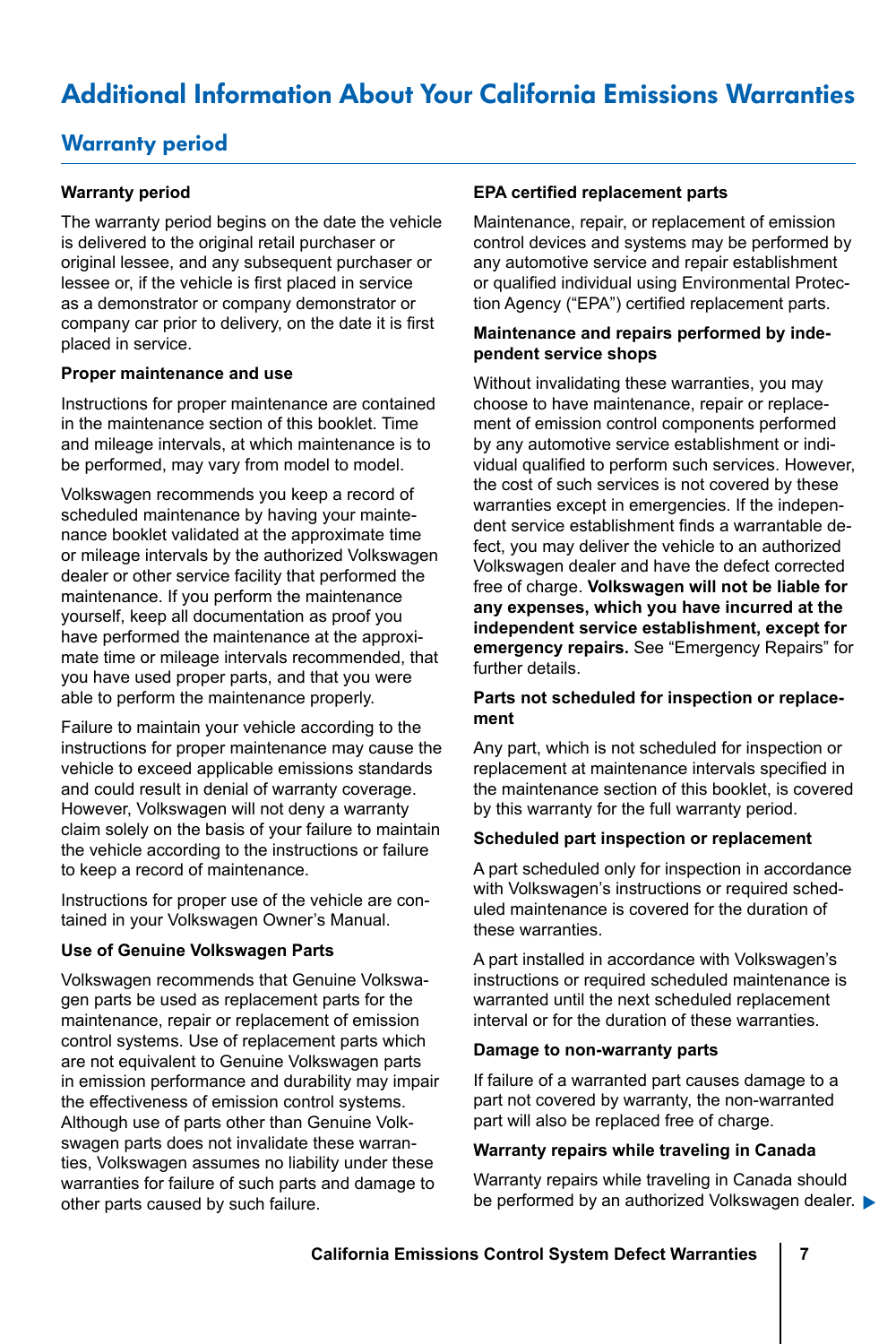<span id="page-8-0"></span>If your Volkswagen model is within the United States Federal Emissions Warranties, Canadian dealers can submit a claim. Proof of United States residence is required. If the Canadian dealer cannot submit your claim, you may be asked to pay for the repair. On your return to the United States, please present the invoice to your United States Volkswagen dealer, who will submit a claim on your behalf and obtain reimbursement for you.

#### **Emergency repairs**

Emergency repairs performed by a non-Volkswagen service facility will be reimbursed if the repair work was needed and correctly performed, and it was impossible or unreasonable under the circumstances to tow or drive your Volkswagen model to the nearest authorized Volkswagen dealer. The maximum reimbursement allowable is an amount equal to the cost if your authorized Volkswagen dealer had completed the repair(s). Reimbursement will be considered when you submit the following items to your authorized Volkswagen dealer:

• A statement explaining the circumstances that prevented you from getting to an authorized Volkswagen dealer,

- $\bullet$  Paid receipt(s),
- Repair order(s) and
- Part(s) removed from your Volkswagen model.

#### **Damage caused by tampering, use of improper fuel, abuse, neglect and improper maintenance**

These warranties do not cover any damage to the vehicle caused by tampering with emission controls, use of fuel containing lead, or fuel not meeting the specifications set forth in the Owner's Manual, and abuse, neglect or improper maintenance of the vehicle. Diagnosis and repair of such damage are at the expense of the owner.

#### **Implied warranties**

**Any implied warranty, including any warranty of merchantability or warranty of fitness for a particular purpose, is limited in duration to the stated period of these written warranties.**

**Incidental and consequential damages**

**These warranties do not cover any incidental or consequential damages, including loss of resale value, lost profits or earnings, and outof-pocket expenses for substitute transportation or lodging.**

Some states do not allow the exclusion or limitation of incidental or consequential damages, so this limitation or exclusion may not apply to you.

 **In the event you have not received the services promised in these warranties, please follow the procedures described in this booklet under the title "Customer CARE".** You may obtain further information regarding the Emissions Performance Warranty or report violation of the terms of the Emissions Defect or Performance Warranty by contacting: US Environmental Protection Agency, Compliance and Innovation Strategy Division, Attention: Emissions Warranty Claims, 2000 Traverwood Rd., Ann Arbor, MI 48105. ◁

# Consumer Protection Information

### BBB AUTO LINE Dispute Resolution

#### Informal dispute mechanism

If your authorized Volkswagen dealer or Volkswagen Customer CARE Representative has been unable to satisfactorily address your concern, Volkswagen offers additional assistance through BBB AUTO LINE, a dispute resolution program administered by the Council of Better Business Bureaus.

The BBB AUTO LINE program is free of charge to you but there are some vehicle age and mileage

limitations, so please call BBB AUTO LINE for more details:

#### Tel.: **1 (800) 955-5100**

If you call BBB AUTO LINE, please be prepared to provide the following information:

▶

- Your name and address
- The Vehicle Identification Number (VIN)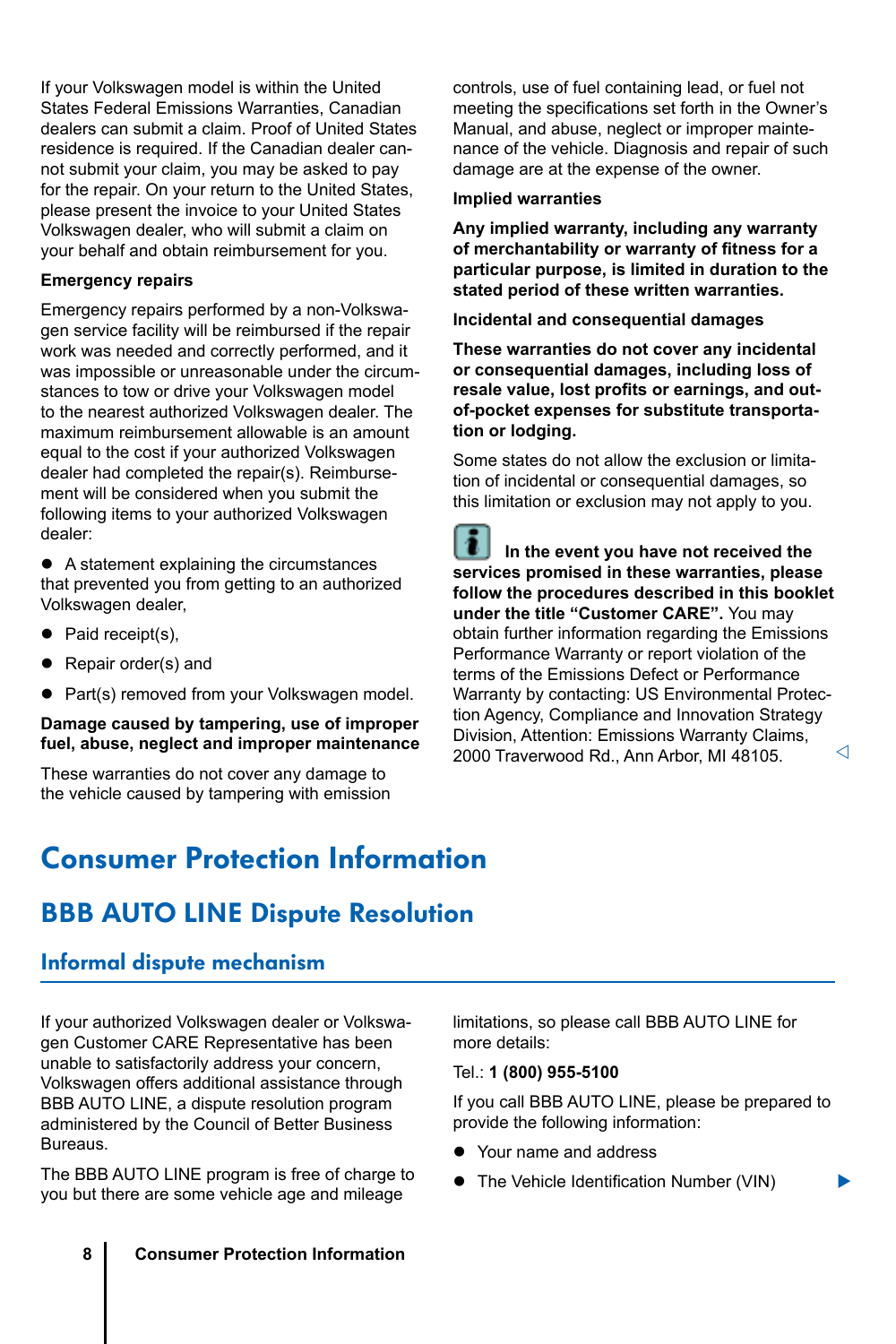- <span id="page-9-0"></span>• The make, model, and model year of your vehicle
- The delivery date and current mileage of your vehicle
- A description of the concern with your vehicle

The BBB AUTO LINE program consists of two parts: mediation and arbitration. Mediation means that BBB staff will facilitate negotiations between the parties in an effort to bring your claim to a mutually acceptable resolution. If you do not agree with the mediated solution, you may request an arbitration hearing.

Arbitration is a process by which an impartial person makes a decision on your claim. The arbitrators are not connected with the automobile industry and serve on a voluntary basis. You may attend the hearing in person, bring witnesses, and

give supporting evidence. Instead of appearing in person, you may request a written or even a telephone arbitration hearing. The BBB shall make every effort to obtain a final resolution of your claim within 5 business days of the hearing (that is, within 40 days of when your claim was filed), unless state or federal law provides otherwise. You then have the opportunity to accept or reject the decision.

 $\bullet$  If you accept the decision, the manufacturer will be bound by the decision and will be required to fulfill its obligation within the time frame specified by the arbitrator.

◁  $\bullet$  If you reject the decision, you are free to pursue other legal remedies available under state or federal law, and the manufacturer will not be required to comply with any part of the decision.

### State-Specific Warranty Enforcement Laws

### Local laws

Each state has enacted warranty enforcement laws (commonly referred to as "lemon laws" that permit owners to obtain a replacement vehicle or a refund of the purchase price under certain circumstances. Although the provisions of these laws vary from state to state, their intent is to provide owners with certain rights if they experience significant service-related difficulties with their new vehicle.

**IMPORTANT NOTICE:** To the extent allowed by each states law, Volkswagen requires that the owner first send written notification to Volkswagen explaining the nonconformity that the owner has experienced with the vehicle, and to allow Volkswagen the opportunity to make any needed repairs before the owner pursues other remedies provided by that states law (in all other states where not specifically required by state law. Volkswagen requests that the owner provide the

written notification). The owner should send written notification to:

**Volkswagen Group of America, Inc. Customer CARE 3800 Hamlin Road Auburn Hills, MI 48326 Telephone: 1 (800) 822-8987**

**IMPORTANT NOTICE:** Depending on the states law, the owner may also be required to submit their complaint to BBB AUTO LINE before seeking other remedies. Please refer to the BBB AUTO LINE Dispute Resolution section of this booklet for more information about the BBB AUTO LINE dispute resolution program.

Because each state has enacted specific provisions as part of its lemon law, owners are advised to research and follow the laws in their state.

⊲

### NOTICE TO CALIFORNIA PURCHASERS

Volkswagen participates in BBB AUTO LINE, a mediation/arbitration program administered by the Council of Better Business Bureaus (3033 Wilson Blvd., Suite 600, Arlington, VA 22201). BBB AUTO LINE and Volkswagen have been certified by the Arbitration Certification Program of the California Department of Consumer Affairs.

six (6) months after the expiration of the warranty.  $\blacktriangleright$ If you have a problem arising under any Volkswagen written warranty, we request that you bring it Volkswagen's attention. If we are unable to resolve it, you may file a claim with BBB AUTO LINE. Claims must be filed with BBB AUTO LINE within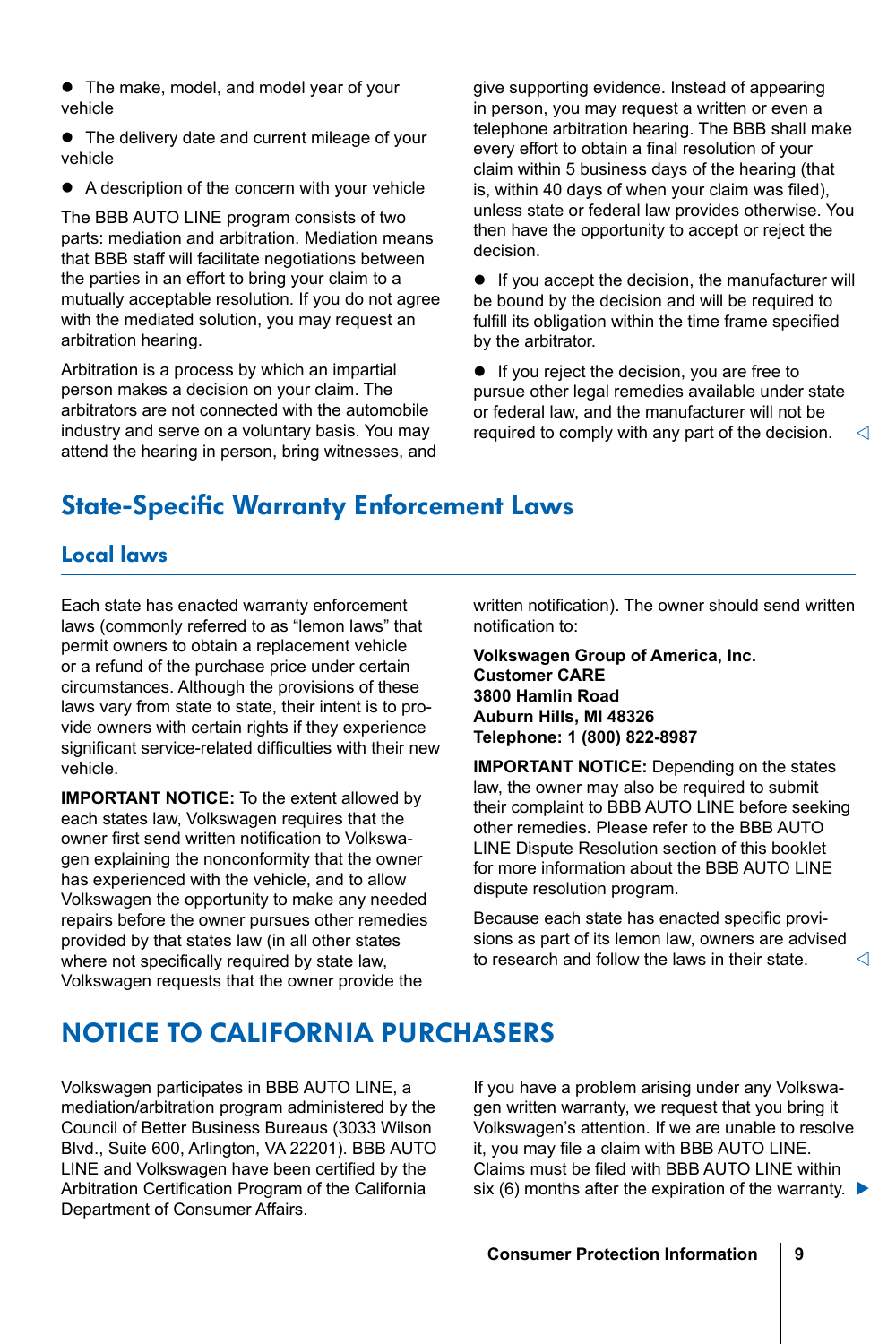To file a claim with BBB AUTO LINE, call:

#### Tel.: **1 (800) 955-5100**

There is no charge for the call.

In order to file a claim with BBB AUTO LINE, you will have to provide your name and address, the brand name and Vehicle Identification Number (VIN) of your vehicle, and a statement of the nature of your problem or complaint. You will also be asked to provide: the approximate date of your acquisition of the vehicle, the vehicle's current mileage, the approximate date and mileage at the time any problem(s) were first brought to the attention of Volkswagen or one of our dealers, and a statement of the relief you are seeking.

BBB AUTO LINE staff may try to help resolve your dispute through mediation. If mediation is not successful, or if you do not wish to participate in mediation, claims within the program's jurisdiction may be presented to an arbitrator at an informal hearing. The arbitrator's decision should ordinarily be issued within 40 days from the time your complaint is filed; there may be a delay of 7 days if you did not first contact Volkswagen about your problem, or a delay of up to 30 days if the arbitrator requests an inspection/report by an impartial technical expert or further investigation and report by BBB AUTO LINE.

You are required to use BBB AUTO LINE before asserting in court any rights or remedies conferred by California Civil Code Section 1793.22. You are not required to use BBB AUTO LINE before pursuing rights and remedies under any other state or federal law.

California Civil Code Section 1793.2(d) requires that, if Volkswagen or its representative is unable to repair a new motor vehicle to conform to the vehicle's applicable express warranty after a reasonable number of attempts, Volkswagen may be required to replace or repurchase the vehicle. California Civil Code Section 1793.22(b) creates a presumption that Volkswagen has had a reasonable number of attempts to conform the vehicle to its applicable express warranties if, within 18 months from delivery to the buyer or 18,000 miles on the vehicle's odometer, whichever occurs first, one or more of the following occurs:

• The same nonconformity (a failure to conform to the written warranty that substantially impairs the use, value, or safety of the vehicle) results in a condition that is likely to cause death or serious bodily injury if the vehicle is driven AND the nonconformity has been subject to repair two or more times by Volkswagen or its agents AND the buyer or lessee has directly notified Volkswagen of the need for the repair of the nonconformity; OR

• The same nonconformity has been subject to repair 4 or more times by Volkswagen or its agents AND the buyer has notified Volkswagen of the need for the repair of the nonconformity; OR

• The vehicle is out of service by reason of the repair of non-conformities by Volkswagen or its agents for a cumulative total of more than 30 calendar days after delivery of the vehicle to the buyer.

NOTICE TO VOLKSWAGEN AS REQUIRED ABOVE SHALL BE SENT TO THE FOLLOWING ADDRESS:

#### **Volkswagen Group of America, Inc. Customer CARE 3800 Hamlin Road Auburn Hills, MI 48326 Telephone: 1 (800) 822-8987**

The following remedies may be sought in BBB AUTO LINE: repairs, reimbursement for money paid to repair a vehicle or other expenses incurred as a result of a vehicle nonconformity, repurchase or replacement of your vehicle, and compensation for damages and remedies available under Volkswagen's written warranty or applicable law.

The following remedies may not be sought in BBB AUTO LINE: punitive or multiple damages, attorney fees, or consequential damages other than as provided in California Civil Code Section 1794(a) and (b).

You may reject the decision issued by a BBB AUTO LINE arbitrator. If you reject the decision, you will be free to pursue further legal action. The arbitrator's decision and any findings will be admissible in a court action.

If you accept the arbitrator's decision, Volkswagen will be bound by the decision, and will comply with the decision within a reasonable time not to exceed 30 days after we receive notice of your acceptance of the decision.

Please call BBB AUTO LINE for further details about the program.